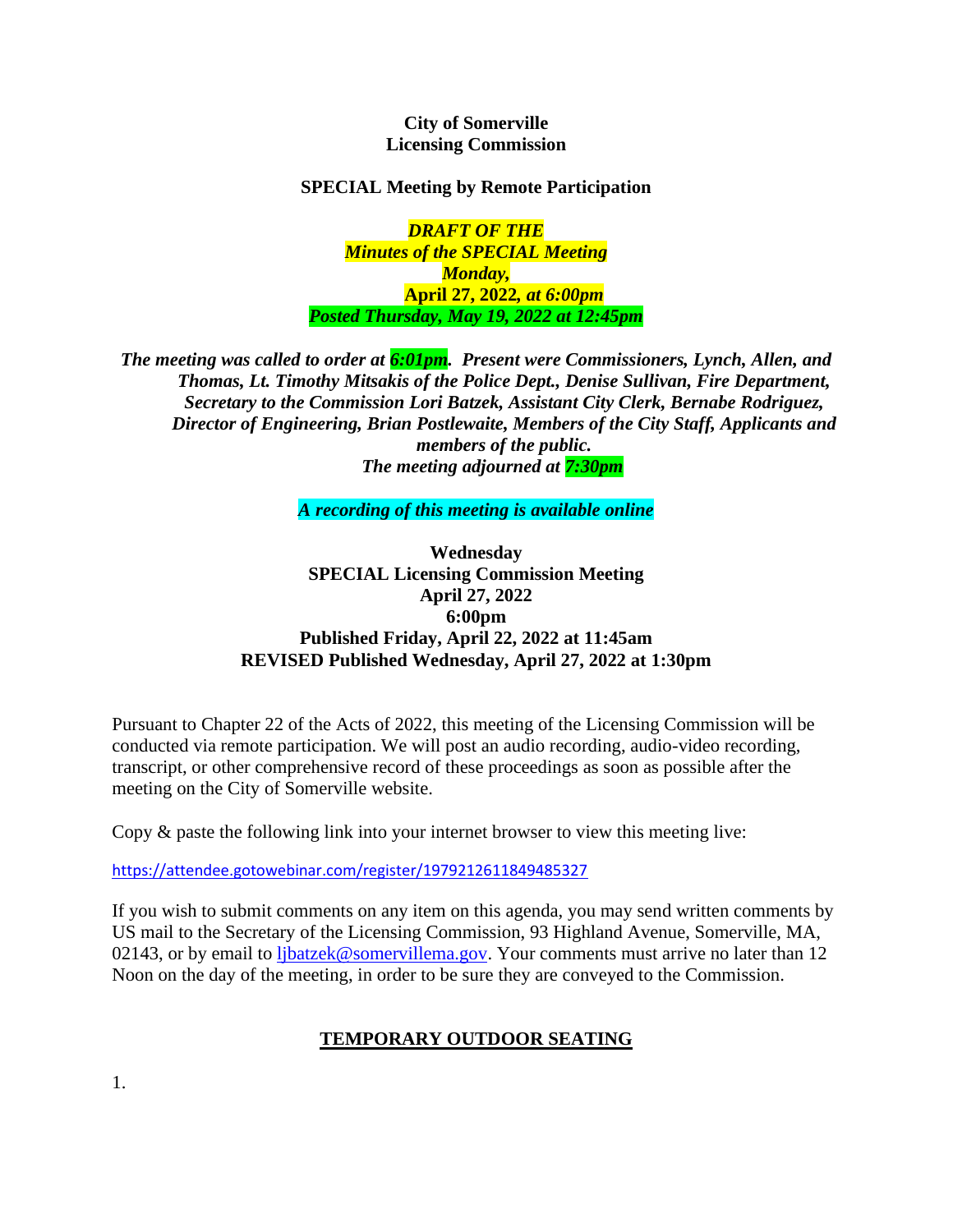### **Alteration of Premises**

| License #    | <b>Business Name</b>       | <b>Address</b>   | <b>Parklet</b> | <b>Private</b> | <b>Sidewalk</b> | <b>Heating</b><br><b>Element</b> |
|--------------|----------------------------|------------------|----------------|----------------|-----------------|----------------------------------|
| ALM22-000030 | Premier on Broadway        | 519 Broadway     | X              |                |                 | X                                |
| ALM22-000031 | Trina's Starlite<br>Lounge | 3 Beacon St      |                | X              |                 | X                                |
| ALM22-000045 | Elm Street Taproom         | $256$ Elm St     | X              |                |                 |                                  |
| ALM22-000046 | <b>Five Horses Tavern</b>  | 400 Highland Ave | X              |                |                 |                                  |
| ALM22-000056 | Taqueria Montecristo       | 146 Broadway     | X              | X              | X               |                                  |
| ALM22-000060 | La Brasa                   | 124 Broadway     |                |                | X               |                                  |

*Director of Engineering, Brian Postlewaite spoke on these Temporary Outdoor Seating applications:*

*Premier on Broadway – 44 Seats and Heating Elements and 2 accessible tables for ADA compliance. Barriers will surround the entire parklet. Brian Postlewaite approves this application. Chair Lynch issued a reminder about that no lights are allowed to be strung across the public way onto the parklet. Commissioner Thomas expressed concern that responsibility of these applications have been passed onto the engineering department and he is uncomfortable with this process. Chair Lynch indicated all the departments reviewing these applications are necessary. This parklet will be located directly in front of the establishment and does not interfere with any other establishments parking.* 

*The commission approved this temporary outdoor seating on a roll call vote with 3 in favor (Allen, Lynch and Thomas), 0 opposed* 

*Trina's Starlite Lounge – Private patio with a heating element. Brian Postlewaite approves this application.* 

*The commission approved this temporary outdoor seating on a roll call vote with 3 in favor (Allen, Lynch and Thomas), 0 opposed* 

*Elm Street Taproom – 44 Seats. This parklet is utilizing the full 14 ft. extra wide parking lane. There continues to be a single lane of traffic and a permanent ramp with handrails is being installed. The installation has already been set up, and this allowed Mr. Postlewaite to*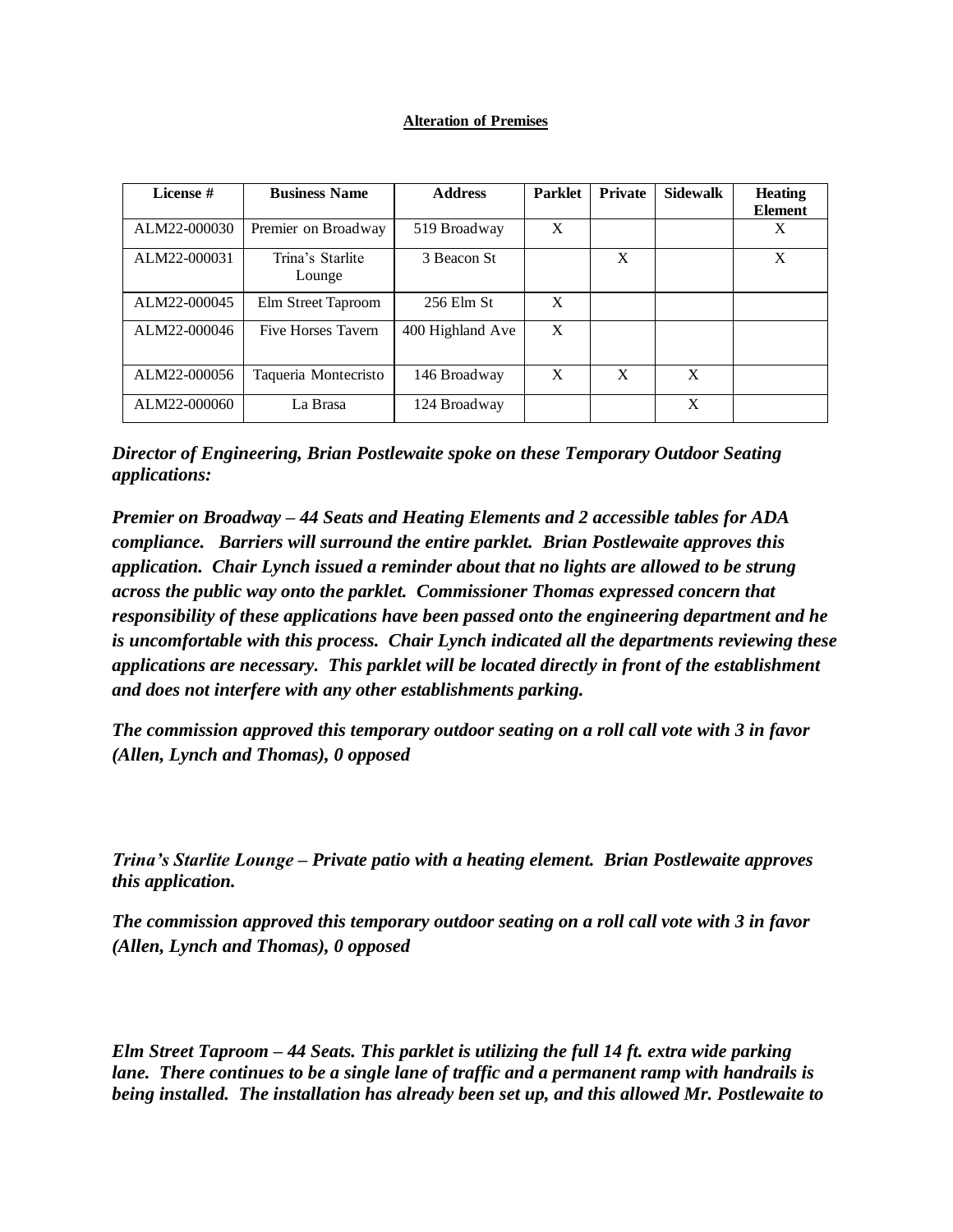*inspect this parklet for compliance. Commissioner Thomas asked about signs for restrooms and exits. Mr. Postlewaite stated this is handled by ISD in the field. A discussion was held on whether a requirement for signs be placed on the floor plans in the future. Mr. Postlewaite estimated 10-11 seats per parking space. A discussion was held on street widths and bike lanes and how this affects the seating. Brian Postlewaite approves this application.*

*The commission approved this temporary outdoor seating on a roll call vote with 3 in favor (Allen, Lynch and Thomas), 0 opposed* 

*Five Horses Tavern - This is a parklet and a small amount of sidewalk seating, this is due to installing a compliant ramp. The applicant was struggling to get a compliant ramp installed on the right of way and Engineering worked on this with them and put seats on the sidewalk. Accessible seating is immediately adjacent to the entrance. The applicant prosed using an existing aluminum bifold ramp from their previous seating. Mr. Postlewaite stated they have asked them not to use this, but if they find it helpful, of course they can use it, but not in the accessible area. A discussion was held on the ADA accessibility seating, and is reserved for accessibility patrons, but can be used by abled patrons if all seating is full. Brian Postlewaite approves this application.*

*The commission approved this temporary outdoor seating on a roll call vote with 3 in favor (Allen, Lynch and Thomas), 0 opposed* 

*Taqueria Montecristo - Mr. Postlewaite stated the key to this seating is making sure that the seating remained outside the accessible route along the sidewalk and out of the accessible curb ramp on the corner, crossing the side street. He also stated, the set of steps that go up to the front entrance, which takes up room on the sidewalk, limits their ability to put seating in the larger area than they initially planned. Chair Lynch asked if he was awaiting any sign offs, Mr. Postlewaite replied the new regular process requires all signatures before placing an item on the agenda. This could be waived if an item needs to be expedited. Total 26 private property seats & 22 sidewalk and parklet seats. Commissioner Thomas asked about the fire hydrant and considerations for the distance requirement between the table and the hydrant. Mr. Postlewaite stated these features are movable enough, and patrons would immediately vacate the area if a fire officer asks them to move. Semi-permanent structures adjacent to the fire hydrant are a concern, because a parklet structure doesn't have the agency to move itself. Commissioner Thomas will research the distance requirement for outdoor seating. Mr. Postlewaite stated the Fire Dept. was not on the review process because it was not a parklet in front of a hydrant and did not have heating elements. Captain Sullivan stated he typically puts in as a condition, no structure or obstruction within 10 ft. of a hydrant, however, lightweight and movable items have been permitted, on a case-by-case basis, and this is addressed upon inspection. No barriers are being used. Brian Postlewaite approves this application.*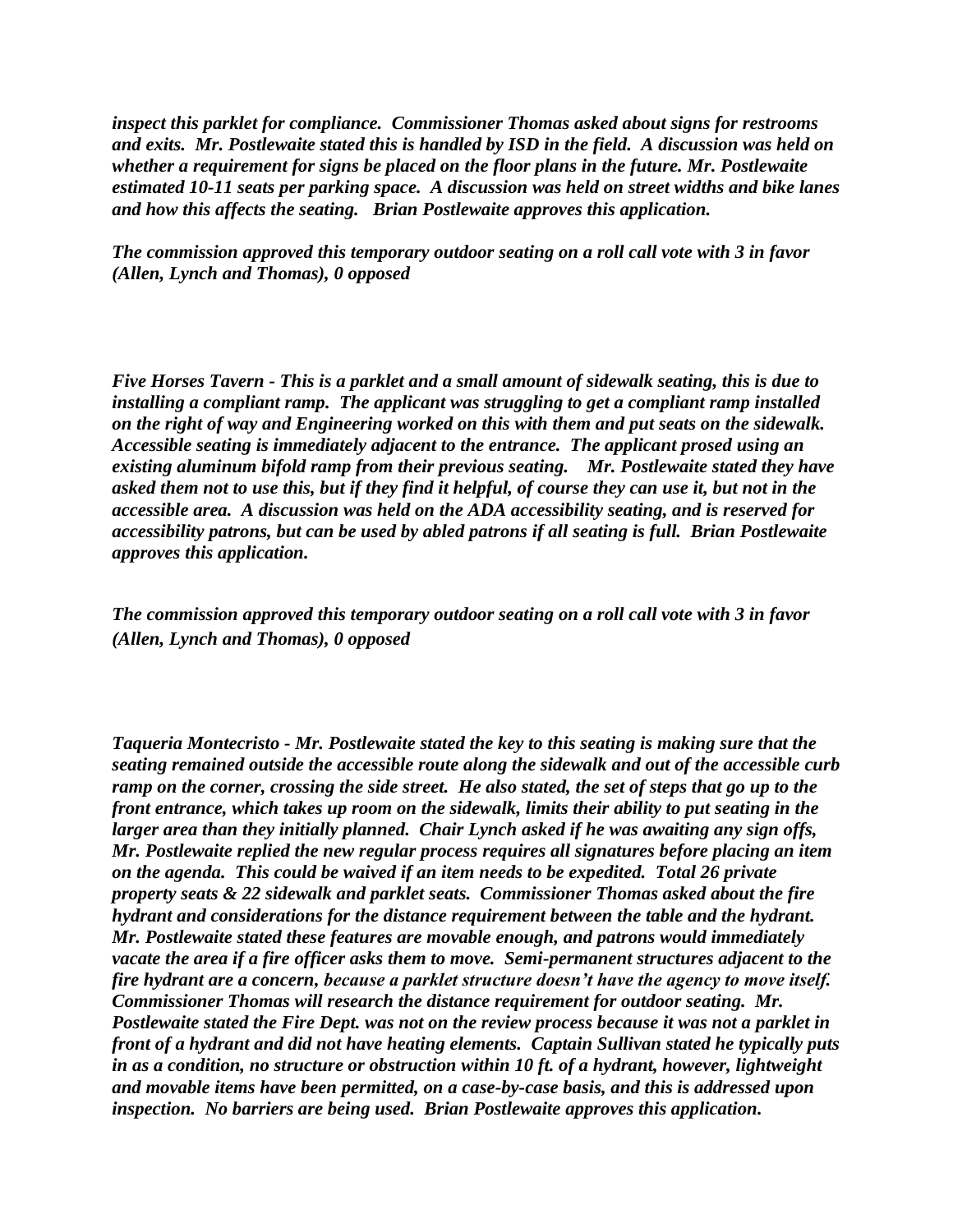*The commission approved this temporary outdoor seating on a roll call vote with 3 in favor (Allen, Lynch and Thomas), 0 opposed* 

*La Brasa - Sidewalk only seating. Brian Postlewaite stated the commission does not have the most recent floorplan. The approved version, is a 10 ft. sidewalk from the face of the building to the furniture zone, however, the furniture zone is not included in the calculations, they split the difference and have 5 ft. against the building within their barrier fence and a 5 ft sidewalk. The previous plan has a 6 ft and 4 ft area, and engineering requested the tables just a little bit closer together and set back their barrier, for the hostess stand, due to the existing bench and tree, to maintain a 5 ft. clearance, all around in front of this business. Pedestrian minimum is 5 ft. Total of 28 seats. Brian Postlewaite approves this application.*

*The commission approved this temporary outdoor seating on a roll call vote with 3 in favor (Allen, Lynch and Thomas), 0 opposed*

## **EXISTING LICENSE Inn Holder's License without alcohol**

## **ENTERTAINMENT BY DEVICES INDOORS**

2. SHG Somerville Hotel LLC., DBA Cambria Boston Somerville, 515 Somerville Avenue, requesting approval of an Entertainment by Devices – Indoors License. (AL22-000009)

This is the Notice of a Public Hearing for this Item. The Public is welcome to attend and be heard.

*Attorney Andrew Upton, Meredith White and Jordan Warshaw appeared for this application. Mr. Warshaw stated he would like background music playing in the lobby, elevators, public spaces and the gym. They are also requesting TV's in the gym and meeting room. Chair Lynch asked about the patio areas outdoors and the source of the music. Mr. Warshaw stated the restaurant will have its own music source. He also stated they would be coming back for a third time, within the next month or so, for an Innholders License with Alcohol and to apply for an outdoor speaker in the hotel controlled outdoor areas. Attorney Upton stated this is another in a series of getting the permits in place to operate this hotel in a compliant method for the city.*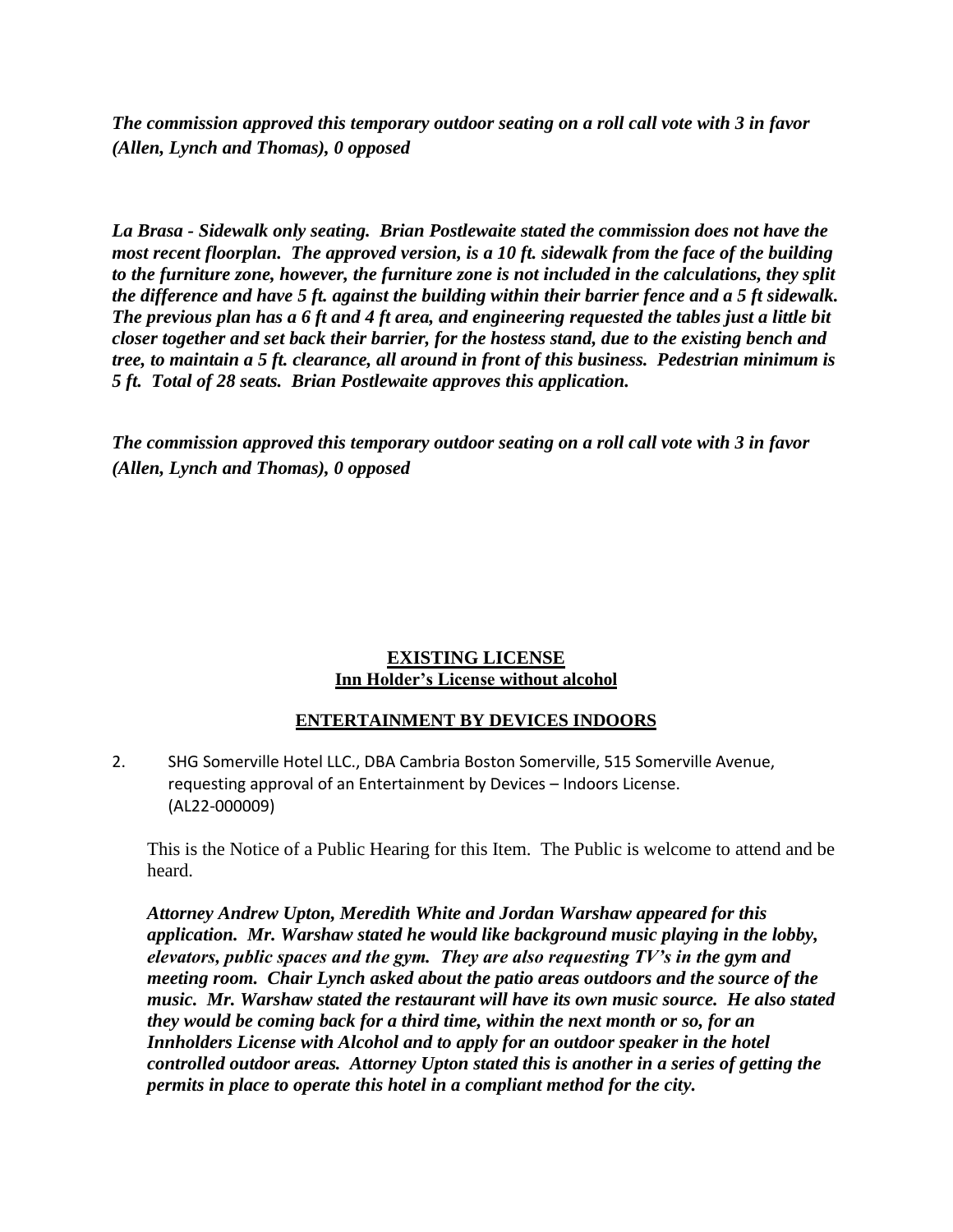*The commission approved this Entertainment by Devices, Indoors License on a roll call vote with 3 in favor (Allen, Lynch and Thomas), 0 opposed* 

#### **LATE ITEMS**

## **Temporary Outdoor Seating**

### **Alteration of Premises**

3.

| License #    | <b>Business Name</b>         | <b>Address</b>     | <b>Parklet</b> | <b>Private</b> | <b>Sidewalk</b> | <b>Heating</b><br><b>Element</b> |
|--------------|------------------------------|--------------------|----------------|----------------|-----------------|----------------------------------|
| ALM22-000042 | <b>Tsurumen Davis</b>        | 420 Highland Ave   |                |                | X               |                                  |
| ALM22-000048 | La Posada                    | 505 Medford St     | X              |                |                 | X                                |
| ALM22-000053 | Gauchao Brazilian<br>Cuisine | 102 Broadway       | X              |                | X               |                                  |
| ALM22-000059 | Smoke Shop                   | 325 Assembly Row   |                | X              |                 |                                  |
| ALM22-000062 | Mike's                       | 8 Davis Sq         | X              |                | X               |                                  |
| ALM22-000065 | Thai Hut                     | 93 Beacon St       |                |                | X               |                                  |
| ALM22-000068 | Sally O'Brien                | 335 Somerville Ave | $\mathbf{X}$   |                |                 |                                  |
| ALM22-000069 | Rosebud                      | 381 Summer St      | X              |                |                 |                                  |
| ALM22-000074 | $\text{Cas} \, B$            | 253 Washington St  | X              |                |                 |                                  |
| ALM22-000076 | Oat Shop                     | 22A College Ave    |                |                | X               |                                  |

*Tsurumen Davis – Brian Postlewaite stated this space was previously Snappy Sushi adjacent to where Blue Shirt was. The main concern is the driveway and the accessible route up rather close to the building. Mr. Postlewaite worked with the applicant to ensure the table on that side is closer to the door, for adequate turning radius for wheelchairs, strollers and so forth. Commissioner Thomas asked if we are enforcing the cleaning requirements for these applicants, he states that the dumpster appears fairly close to table 2. He sited the requirement to have movable items on the tables, in order to be cleaned monthly. Mr. Postlewaite stated the dumpster is for the adjacent property, not the property of Tsurumen Davis and is being used as a landmark on the floor plan. Commissioner Thomas states this submitted floor plan to be the bare minimum acceptable, and is difficult to read and makeout. Mr. Postlewaite agreed, and stated due to the short rollout for the temporary licenses, they have worked with the applicants and have accepted a looser standard. This will not be the case for Permanent Outdoor Seating.*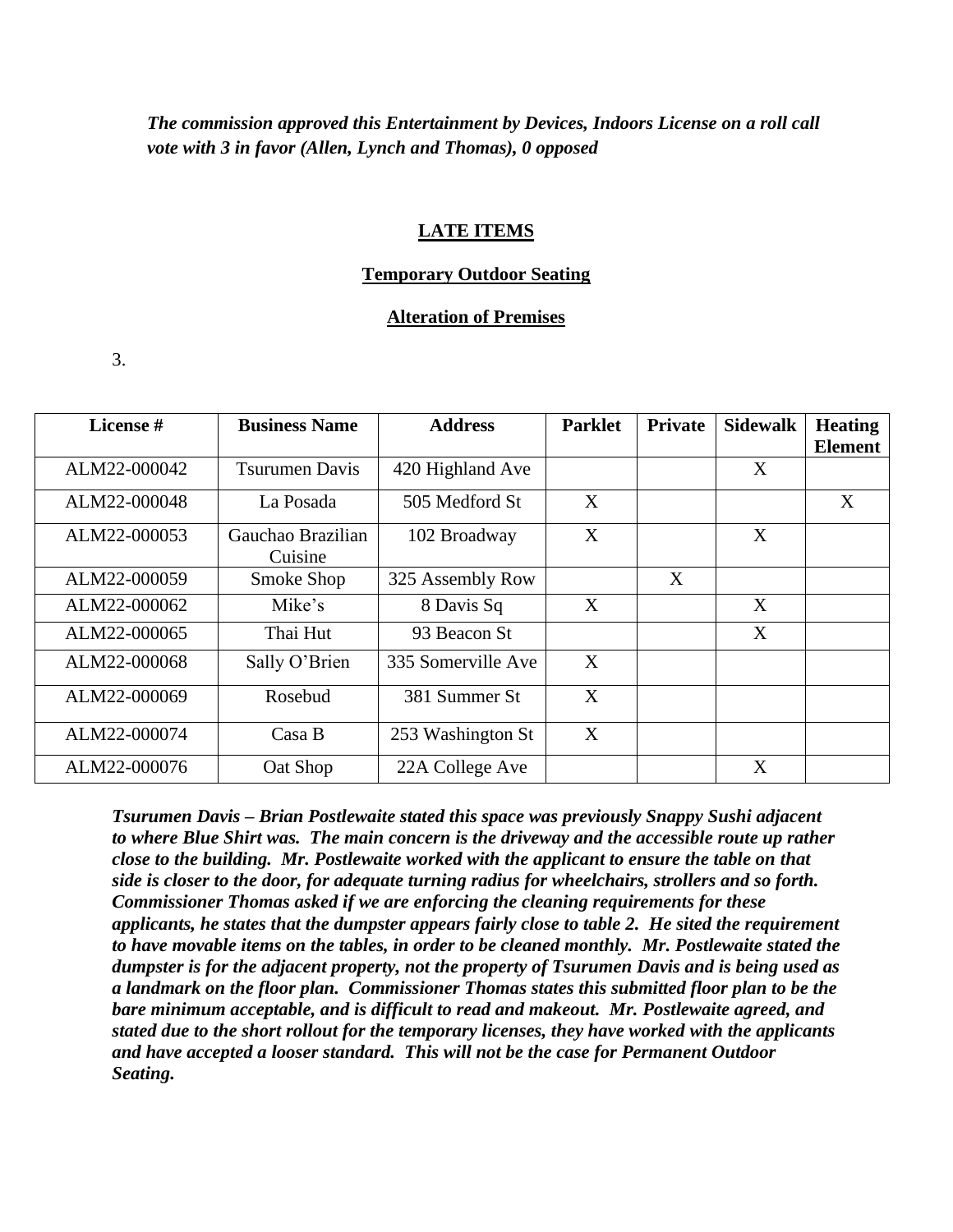*Brian Postlewaite approves this application.*

*The commission approved this temporary outdoor seating on a roll call vote with 3 in favor (Allen, Lynch and Thomas), 0 opposed* 

*La Posada –Parklet seating with heating elements, and the heating elements were signed off by Fire Prevention. Chair Lynch asked about ADA compliance, this is due to the modular or movable ramp not being present on several site inspections last year. Mr. Postlewaite stated they are providing a full raised platform, and appears to be new construction. He also stated, last year they appeared to put out pallets with carpet over it. The new proposal is a constructed platform with a bridge plate at the entrance. Brian Postlewaite approves this application.*

*The commission approved this temporary outdoor seating on a roll call vote with 3 in favor (Allen, Lynch and Thomas), 0 opposed* 

*Gauchao Brazilian Cuisine - Brian Postlewaite stated they have been going back and forth with the applicant due to the seating filling in many different spaces on the sidewalk. Some seating needed to be pulled back in a number of places, due to not meeting the minimum sidewalk requirements. They will need to go to the Traffic Commission to relocate the loading*  zone in front, which the seating is displacing. They would not be able to set up this seating *until after the Traffic Commission meeting occurs on 5/12/22. A discussion ensued about the architect and the floor plans. A mockup of the platform was photographed and sent to engineering, and did not appear on the architect floor plan, and was approved by engineering. Commissioner Thomas asked about this seating being in front of a residence and also mentioned the dumpster. Chair Lynch clarified that there are apartments above. Mr. Postlewaite stated engineering does not typically review to this level of detail, they ensure public access, that the system works and the concern with adjacent businesses has traditionally been a concern about lack of parking and adjacent businesses to have a parklet themselves. As far as residences and the ability to bring out trash or their ability to park right in front of their residence, this has not been a concern. Mr. Postlewaite stated that a number of locations do have residences about restaurants. A brief discussion ensued about residences in other squares and Assembly row with outdoor seating.* 

*Brian Postlewaite approves this application.*

*The commission approved this temporary outdoor seating on a roll call vote with 3 in favor (Allen, Lynch and Thomas), 0 opposed*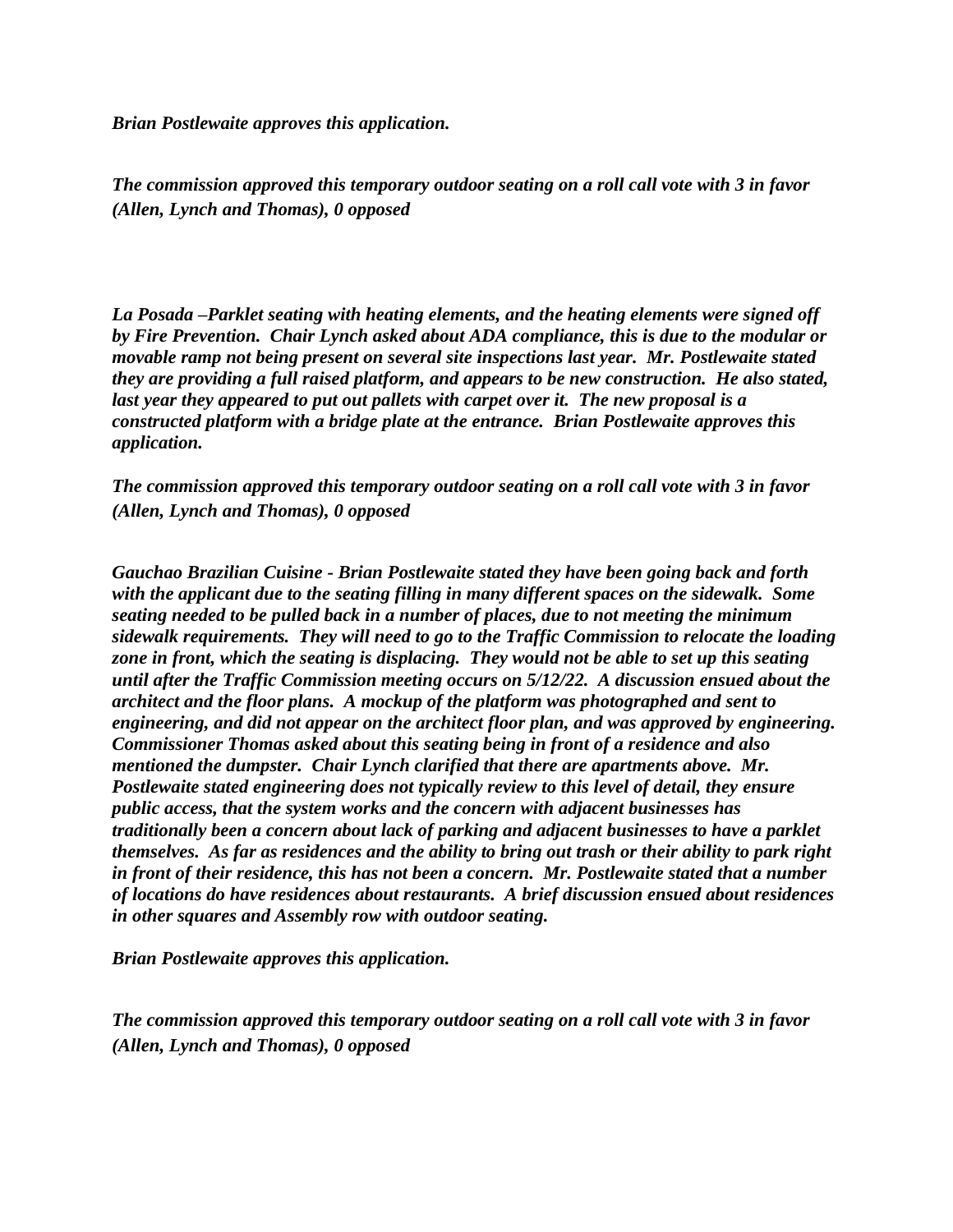*Smoke Shop – Private patio being extended. Brian Postlewaite has no issues with this license. This space had pickleball last year.*

*Brian Postlewaite approves this application.*

*The commission approved this temporary outdoor seating on a roll call vote with 3 in favor (Allen, Lynch and Thomas), 0 opposed* 

*Mike's – Parklet & Sidewalk Seating. Brian Postlewaite stated they could not reach an agreement with the applicant about the sidewalk seating. Mr. Postlewaite recommended withdrawing the sidewalk seating for now. Total parklet seats of 96, Mr. Postlewaite believes this includes optional seating, in the upper left corner of the floor plan. Mr. Postlewaite states his primary approval condition does not allow seating until the Taco Restaurant on the corner have agreed that they do not want to have seating in this area. Mr. Postlewaite states this is an example where they ask the adjacent property or tenant to confirm that they are fine with the parklet seating. Mr. Postlewaite confirmed, Parklet seats are 96, Optional Parklet seats are 34. They were looking for 16 seats on the sidewalk.*

*Brian Postlewaite approves this application, for Parklet Seating Only, 96 seats, conditional for Seating in the optional area, 34 seats, to be allowed with the Taco Restaurant providing a letter stating this is acceptable to them. No Sidewalk approval. Commissioner Allen asked about Restroom Capacity. Mr. Postlewaite stated this was waived by the state. Chair Lynch confirmed this.*

*The commission approved this temporary outdoor seating for Parklet Seating of 96 seats, and a condition that the Optional Seating of 34 Seats requires a letter from the adjacent restaurant stating this is acceptable to them, and cannot NO SIDEWALK Seating, on a roll call vote with 3 in favor (Allen, Lynch and Thomas), 0 opposed* 

*Thai Hut – 8 Sidewalk seats. The original request was for 2 additional seats on the corner of the intersection. Engineering requested they remove these due to impeding the accessible curb ramps. They are now requesting 8 seats with 4 tables immediately adjacent to the building.*

*Brian Postlewaite approves this application.*

*The commission approved this temporary outdoor seating on a roll call vote with 3 in favor (Allen, Lynch and Thomas), 0 opposed* 

*Sally O'Brien – Sidewalk and Parklet seating. There will be a platform on the parklet with an enlarged area extending onto the sidewalk. Commissioner Allen requested a clarification on the raised platform as well as the transmission plate. Mr. Postlewaite responded that some of*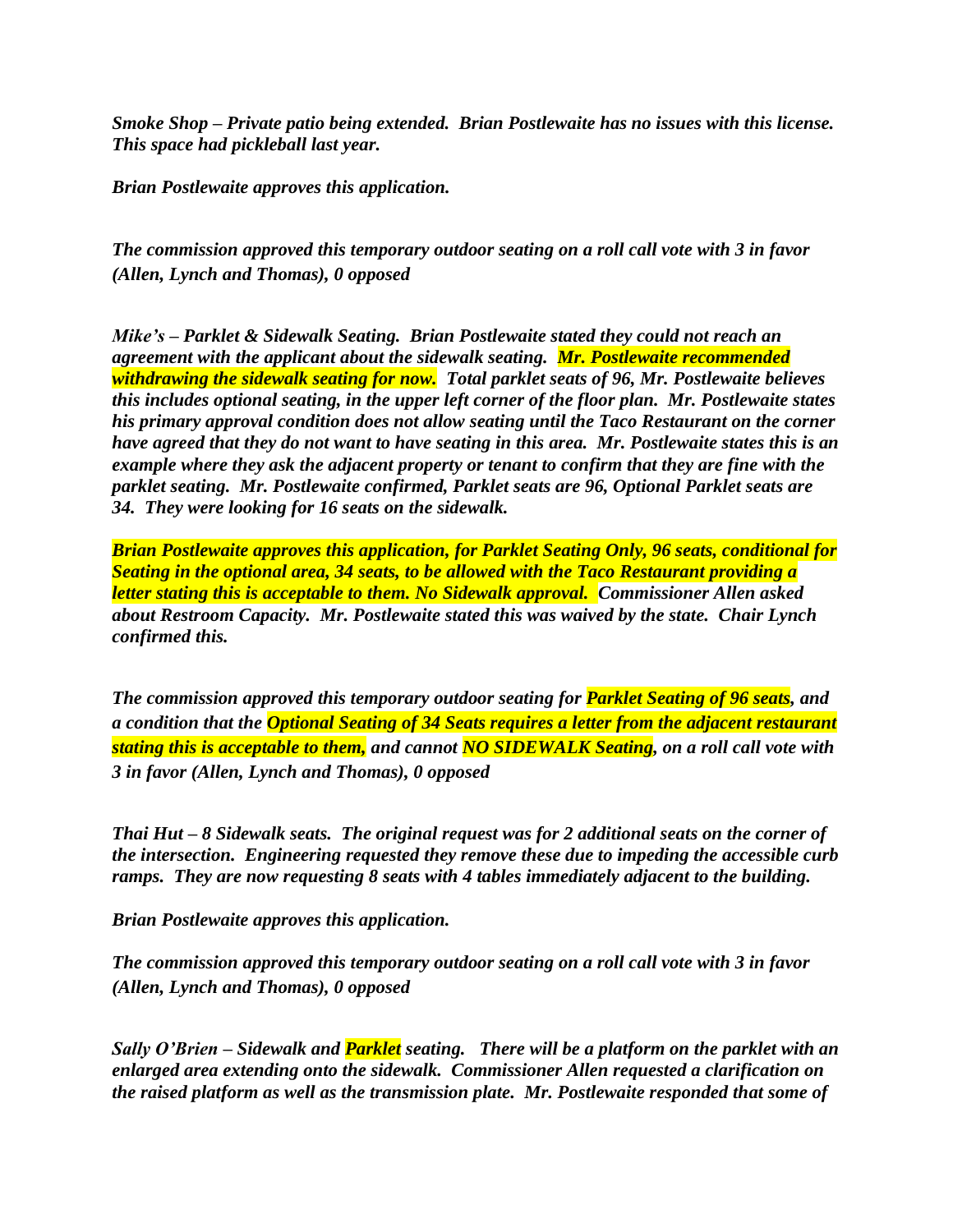*the applicant's terminology is different. He stated a metal plate that bridges the gap between the wooden platform and the concrete sidewalk is for essentially the same for all the applicants and is effectively level. Commissioner Thomas asked about the Jersey Barriers and what the requirements are for traffic. Mr. Postlewaite replied that there is never a problem with an applicant wanting to install them, when not required by engineering.*

*Brian Postlewaite approves this application.*

*The commission approved this temporary outdoor seating on a roll call vote with 3 in favor (Allen, Lynch and Thomas), 0 opposed* 

*Rosebud – Parklet seating. This is essentially the same platform as last year. The applicant initially applied for a structure covering similar to Posto and Painted Burro, which was denied in large part due to the Fire Hydrant. The establishment has already installed the platform but Mr. Postlewaite believes they are not serving on parklet. No metal transmission or bridge plate was in place, which is a requirement and will be necessary prior to the inspection of the parklet seating. Chair Lynch requested Mr. Postlewaite contact ISD on this matter. He also stated observations were made across the city, of installations being set up without the approval in place. He expressed concern of these establishments servicing patrons on these premises without approval. Capt. Sullivan stated a picnic table was near the hydrant last year, but they were asked to move it, and they were then in compliance.*

*Brian Postlewaite approves this application.*

*The commission approved this temporary outdoor seating on a roll call vote with 3 in favor (Allen, Lynch and Thomas), 0 opposed* 

*Casa B – Parklet seating. This is essentially the same as last year. 3 parking spaces will be used on either side of the crosswalk, and this parklet will be gaining access immediately off of that crosswalk. A discussion was held on the floor plan submission and the businesses and parking that show on this plan.*

*Brian Postlewaite approves this application.*

*The commission approved this temporary outdoor seating on a roll call vote with 3 in favor (Allen, Lynch and Thomas), 0 opposed* 

*Oat Shop - Sidewalk seating. Mr. Postlewaite stated there is sufficient space for this seating right up against the building. Chair Lynch asked if this is the same setup as last year. Mr. Postlewaite stated he believes it is.*